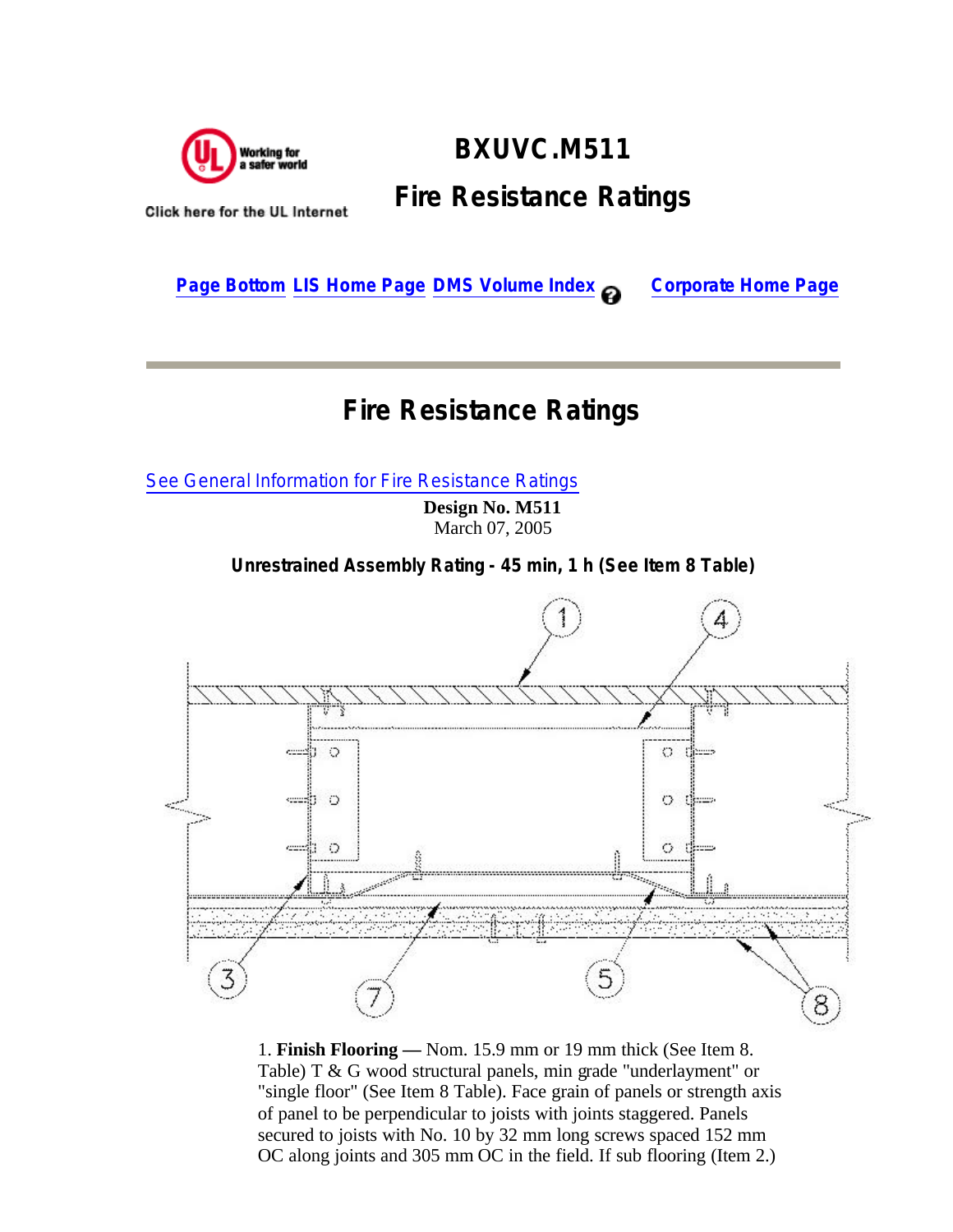is used, joints in the sub flooring to be offset a min of 406 mm from joints in the finish flooring.

2. **Sub-flooring (optional) —** Nom 15.9 mm or 19 mm (See Item 8. Table) thick plywood, min grade "C-D" or "Sheathing" (See Item 8 Table). Face grain of plywood or strength axis of panel to be perpendicular to joists with joints staggered. Panels secured to joists with No. 10 by 32 mm long screws spaced 152 mm OC along joints and 305 OC in the field.

3. **Steel Joist —** Non-Composite Design — Spaced 406 mm OC or 610 mm OC (See Item 8 Table). Channel-shaped, min 203 mm deep with min 41 mm flanges and min 14 mm stiffening flanges. Fabricated from nominal base metal thickness of min 1.15 mm galv steel. Min yield strength of steel is 230 MPa.

4. **Blocking —** Channel-shaped 152 mm deep with min 41 mm flanges and 14 mm stiffening flanges. Fabricated from nominal base metal thickness of 1.15 mm galv steel. Min yield strength of steel is 230 MPa. Spaced at max 1930 mm OC along the span of the steel joist. Blocking to be placed between steel joist at max 3048 mm OC. A 38 by 38 by 140 mm long angle clip shall be used to connect web of Steel Joist Blocking with 19 mm long No. 8 self-tapping screws. A min of six screws used with each angle clip.

5. **Bridging —** Flat steel strap 52 mm wide fabricated from nominal base metal thickness of 1.444 mm galv steel located max 1930 mm OC perpendicular to the joists. The flat strap is connected to the bottom flange of the Steel Joist (Item 3) with a min of one No. 8 selftapping screw.

6. **Connecting Clip Section —** Channel-shaped 90 mm deep with min 41 mm flanges and 14 mm stiffening flanges fabricated from nominal base metal thickness of 1.15 mm galv steel. Clip Section used to fasten Steel Joists to joist headers. The Clip Section is connected using a min of six No. 8 by 19 mm long self-tapping screws at each connection.

7. **Resilient Channels —** (See Item 8 Table) — Formed of nominal base metal thickness of 0.481 mm galv steel, 64 mm. wide by 12.7 mm deep, spaced 406 mm OC, connected perpendicular to steel joist. Channels secured to bottom flange of each steel joist with Type S8 by 19 mm long screws.

· 8. **Gypsum Wallboard —** (CCN: CKNXC). One or two layers of nominal 12.7 mm or 15.9 mm thick by 1220 mm wide boards (See Item 8 Table).

8a. One Layer. Sheets installed with long dimension perpendicular to resilient channel. Sheets attached to the resilient channel with 32 mm long Type S bugle-head screws spaced 305 mm OC along butted end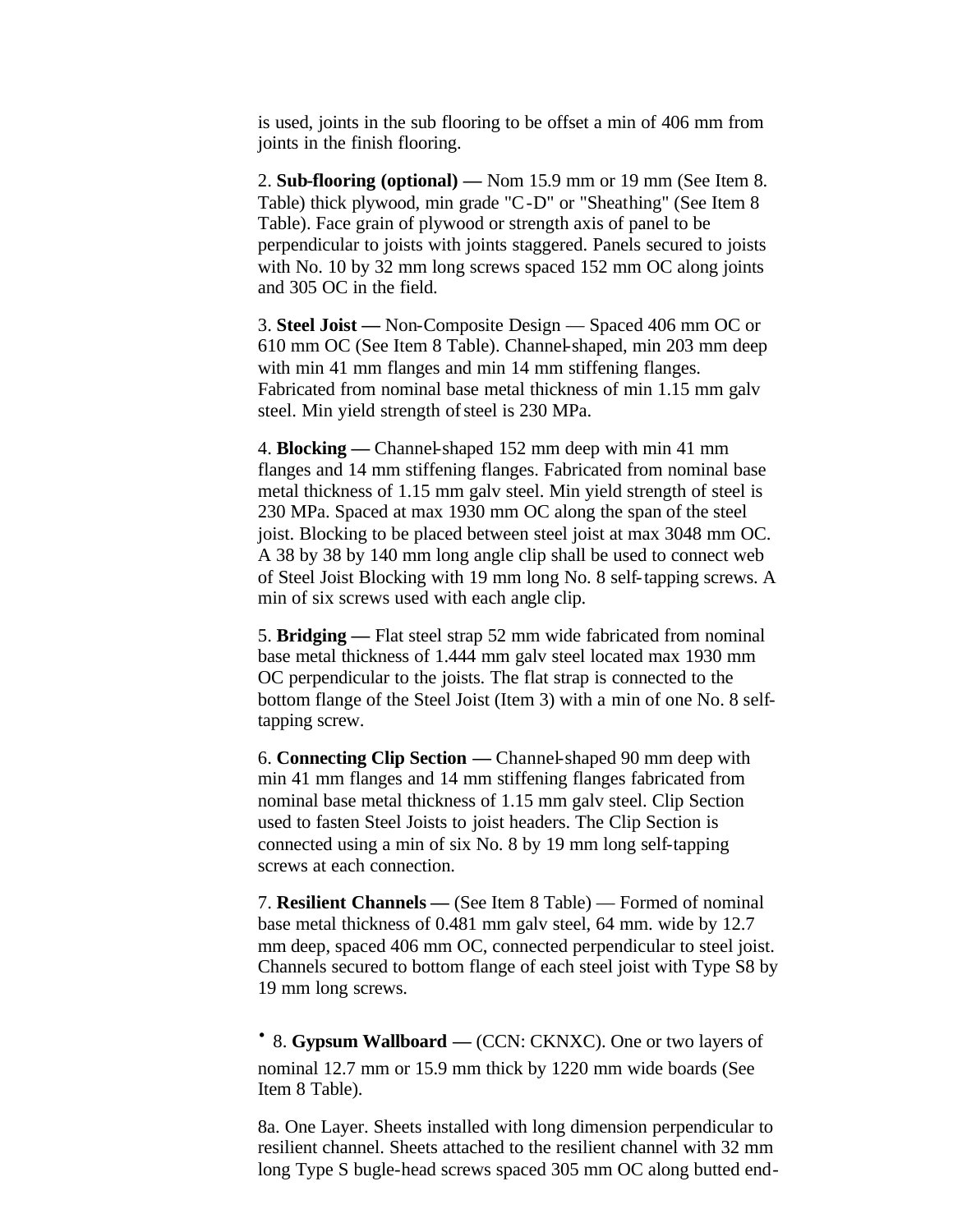joints and in the field. Butted end-joints staggered min 1220 mm in adjacent rows. Screws located min 38 mm from both side-joints and end-joints. Butt end-joints to be located between two resilient channels (Item 7) and each end supported by an additional resilient channel min 1676 mm long. Additional resilient channels attached to the steel joist as specified in Item 7.

8b. Two Layers. Sheets installed with long dimension perpendicular to steel joist. Base layer attached to the steel joist using 32 mm long Type S bugle-head screws spaced 305 mm OC along butted end-joints and in the field. Base layer butted end-joints staggered min 1220 mm in adjacent rows. Screws in base layer located min 10 mm from endjoints and 38 mm from side joints. Face layer secured to steel joist with 38 mm long Type S bugle-head steel screws spaced 305 mm OC at the side-joints and in the field. Face layer side-joints offset min 610 mm from base layer side-joints. Face layer end-joints to be offset 914 mm from base layer end-joints. Face layer end-joints to occur in the middle of two adjacent steel joist. Type G 38 mm long screws spaced min 305 mm OC used to attach face layer end-joints to the base layer, screw located min 38 mm from end-joint.

Joints treated as described in Item 10.

| <b>Rating</b> | <b>Joist</b><br><b>Spacing</b> | <b>Flooring</b>                                                                        | <b>Insulation</b>           | <b>Resilient</b><br><b>Channel</b> | <b>Gypsum</b><br>Wall<br>board           |
|---------------|--------------------------------|----------------------------------------------------------------------------------------|-----------------------------|------------------------------------|------------------------------------------|
| 45<br>Min     | 406 mm<br><b>OC</b>            | 15.9 mm thick<br>1 layer Sub-<br>Floor and 1<br>layer 15.9 mm<br>thick Finish<br>Floor | Mineral<br><b>Wool Batt</b> | 610 mm<br><b>OC</b>                | $15.9 \text{ mm}$<br>thick 1<br>layer    |
|               | 610 mm<br>OС                   | 19 mm thick1<br>layer Sub-Floor                                                        | Glass fibre<br>Batt         | 406 mm<br><b>OC</b>                | $12.7 \text{ mm}$<br>thick $2$<br>layers |
|               | 610 mm<br>ОC                   | 19 mm thick 1<br>layer Sub-Floor                                                       | (None)                      | (None)                             | $12.7 \text{ mm}$<br>thick 2<br>layers   |
| 1 Hour        | 406 mm<br>ОC                   | 15.9 mm thick1<br>layer Sub-Floor                                                      | (None)                      | (None)                             | $12.7 \text{ mm}2$<br>layers             |

## **CGC INC**

9. **Batts and Blankets —** (not shown) (See Item 8 Table) - Mineral wool with a density of  $32.2 \text{ kg/m}^3$  or glass fibre insulation with density 10.2 kg/m<sup>3</sup>. Insulation 90 mm thick bearing the ULC Listing Mark for Surface Burning Characteristics, having a flame spread